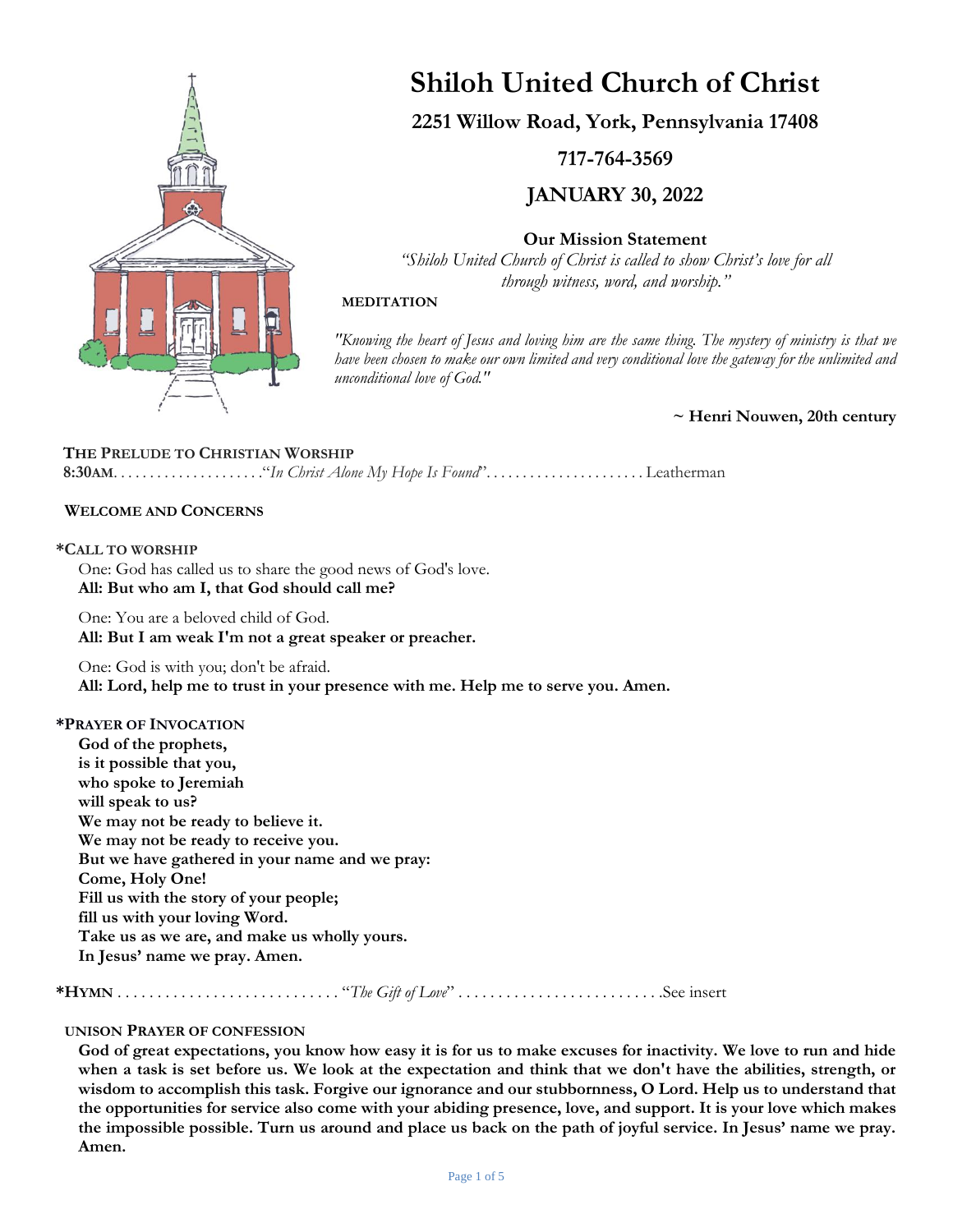#### **WORDS of ASSURANCE**

Even before we were born, God knew us. God has always been with us. Place your trust in God's presence and forgiving love. Rejoice! In the name of Jesus Christ, we all are forgiven! Amen.

 **EXCHANGING THE PEACE OF CHRIST (***Please wave to one another***)** Let us greet each other in Christian Friendship. The peace of God be with you. **And also with you. CHILDREN'S TIME \*HYMN** . . . . . . . . . . . . . . . . . . . . . . . . . . ."*Here Is Love* (Vs 1)" *. . . . . . . . . . . . . . . . . . . . . . . .* See insert  **WITNESS TO OUR SACRED STORY** Psalm 71:1-6; 1 Corinthians 13:1-13

**8:30AM CHANCEL CHOIR** . . . . . . . . . . . . . . . . . . . . . "*A Little love*". . . . . . . . . . . . . . . . . . . . . . .Sleeth

Jeremiah 1:4-10

 **SERMON** "*Messengers of God*"

**\*HYMN**. . . . . . . . . . . . . . . . . ."*God, Speak to Me, That I May Speak* (Vs. 1,3 & 4)". . . . . . . . . . . . . . .# 531

#### **PASTORAL PRAYER**

#### **SILENT PRAYER**

#### **THE LORD'S PRAYER**

**Our Father, who art in heaven, hallowed be thy name. Thy kingdom come. Thy will be done, on earth as it is in heaven. Give us this day our daily bread. And forgive us our sins, as we forgive those who sin against us. And lead us not into temptation, but deliver us from evil. For thine is the kingdom, and the power, and the glory forever. Amen.**

#### **PRESENTING OUR TITHES AND OFFERINGS BEFORE GOD**

#### **INVITATION TO THE OFFERING**

God who called the great prophets, calls us today. God is generous, pouring out the gifts of grace and love and the life-giving power of the Word for all people. We respond with our renewed commitment to God's vision, and by giving our tithes and offerings to the ministries of God's church. Let us gather our gifts together and offer them to God in gratitude and praise.

**\*OFFERTORY RESPONSE** "Doxology" . . . . . . . . . . . . . . . . . . . . . . . . . . . . . . . . . . . . . . . . # 780

**Praise God from whom all blessings flow; Praise God all creatures here below; Praise God above, You heavenly host:Praise Father, Son, and Holy Ghost. Amen.**

#### **\*PRAYER OF DEDICATION**

**God of the prophets, we bless this offering as people who have received your gifts of grace and hope. We return to you a portion of the abundance you have given to us. We dedicate all that we give, to your purposes and the ministry of Shiloh UCC. May your loving realm increase in our neighborhood and the whole world! In Christ's name we pray. Amen.**

**\*CLOSING HYMN**. . . . . . . . . . . . . . . . . ."*Sent Forth By God's Blessing* (Vs 1)". . . . . . . . . . . . . . . . . . # 76

#### **BENEDICTION**

May God bless you and keep you; may God's face shine upon you and be gracious unto you; may God look upon you with favor and grant you wholeness, harmony, hope: shalom, now and always.

Our worship concludes; our service continues. God's Word is within you; go in peace. **Amen.**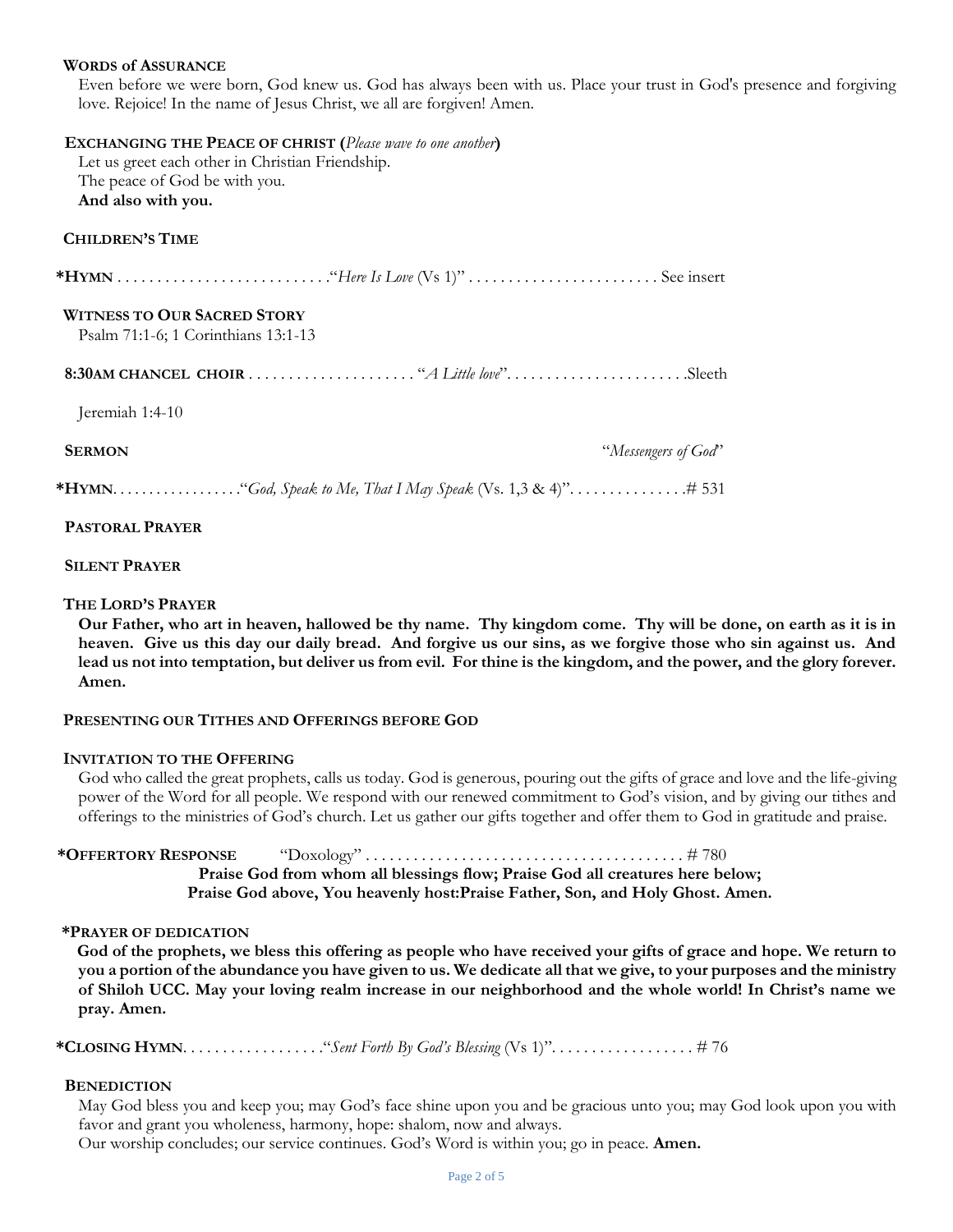**8:30AM**. . . . . . . . . . . . . . . . . . . . . . ."*Lord Keep Us Steadfast In Your Love*". . . . . . . . . . . . . . . . . . . . . . . .Curtis

# **WE ARE DELIGHTED THAT YOU JOINED US FOR WORSHIP TODAY!**

- ➢ **THE ALTAR FLOWERS** are presented to the glory of God and in memory of all the members we have lost in 2021 and to their families by Sue and Rick Trimble.
- ➢ **ACOLYTE: 8:30AM:** Carol Burns **We are in search of additional Acolytes for both services. Please contact Carol Burns at 717-792-3796 if you are interested.**
- ➢ **LITURGIST**: **8:30AM**: Carol Burns **11:00AM**: Linda Little **We are in search of additional Liturgists for both services. Please contact Sara Jacoby at 717-764-4520 if you are interested.**
- ➢ **USHERS**: **8:30AM:** Brad Jacobs & George Flickinger **11:00AM:** Volunteer
- 
- ➢ **GREETERS**: **8:30AM:** Donna Robertson, **11:00AM:** Volunteer ➢ **NURSERY DUTY**: **8:30AM:** Jim & Reen Bentzel, **11:00AM** Marsha Reiber
- ➢ **MUSIC: 8:30AM** Sandy Bamberger **& 11:00 AM:** Jessie Sechriest
- ➢ **VIDEO TEAM**: Lew Wallace, Sallie Hagerman, Dani Bentzel, Reen Bentzel, Matt Hildebrecht, Jaron Flickinger

# **WE WOULD LIKE TO THANK ALL OF THE VOLUNTEERS AND MUSICIANS FOR PROVIDING THE WORSHIP MUSIC THIS SUNDAY!**

## **IMPORTANT MESSAGE:**

From the beginning of the Covid-19 outbreak, Shiloh UCC has relied on Community Transmission rates (i.e. low, moderate, substantial, high) to guide our recommended precautionary measures. Our benchmark for social distancing and masking requirements go into effect when transmission rates in York County reach substantial (50-100 cases/100,000 and percentage of positive cases >5%). As of **January 27, the Community Transmission rate for York County is HIGH (1067/100,000 and positivity rate is 35.83%). There are a total of 104,766 cases in Pennsylvania and 4,790 of those are in York County. The CDC is encouraging everyone to wear a mask in public, indoor settings.**

The Annual giving statements were emailed last week to members with an email. The others were handed out or mailed. Please call the church office if you have trouble with the attachment or need a paper copy.



# **PRAYERS FOR THE WEEK:**

#### **Morning Prayer Just a Closer Walk with Thee**

1. I am weak but Thou art strong; Jesus, keep me from all wrong; I'll be satisfied as long as I walk, let me walk close to Thee.

## **Refrain:**

## **Just a closer walk with Thee, grant it, Jesus, is my plea, daily walking close to Thee, let it be, dear Lord, let it be.**

2. Thro' this world of toil and snares, If I falter, Lord, who cares? Who with me my burden shares? None but Thee, dear Lord, none but Thee. [Refrain]

3. When my feeble life is o'er, Time for me will be no more; Guide me gently, safely o'er to Thy kingdom shore, to Thy shore. [Refrain]

*(Prayer by Kenny Luck)*

Lord, I pray you would move the Spirit more boldly in my life. I know that any sin can grieve and diminish the voice of the Spirit, and I pray against the temptation to sin. Help me crave your presence more than I crave sin. Help me grow in the fruit of the Spirit and so walk closer with Yourself. I pray for guidance from your Spirit- let your will and promises always be a meditation of my heart. In Jesus' Name, Amen.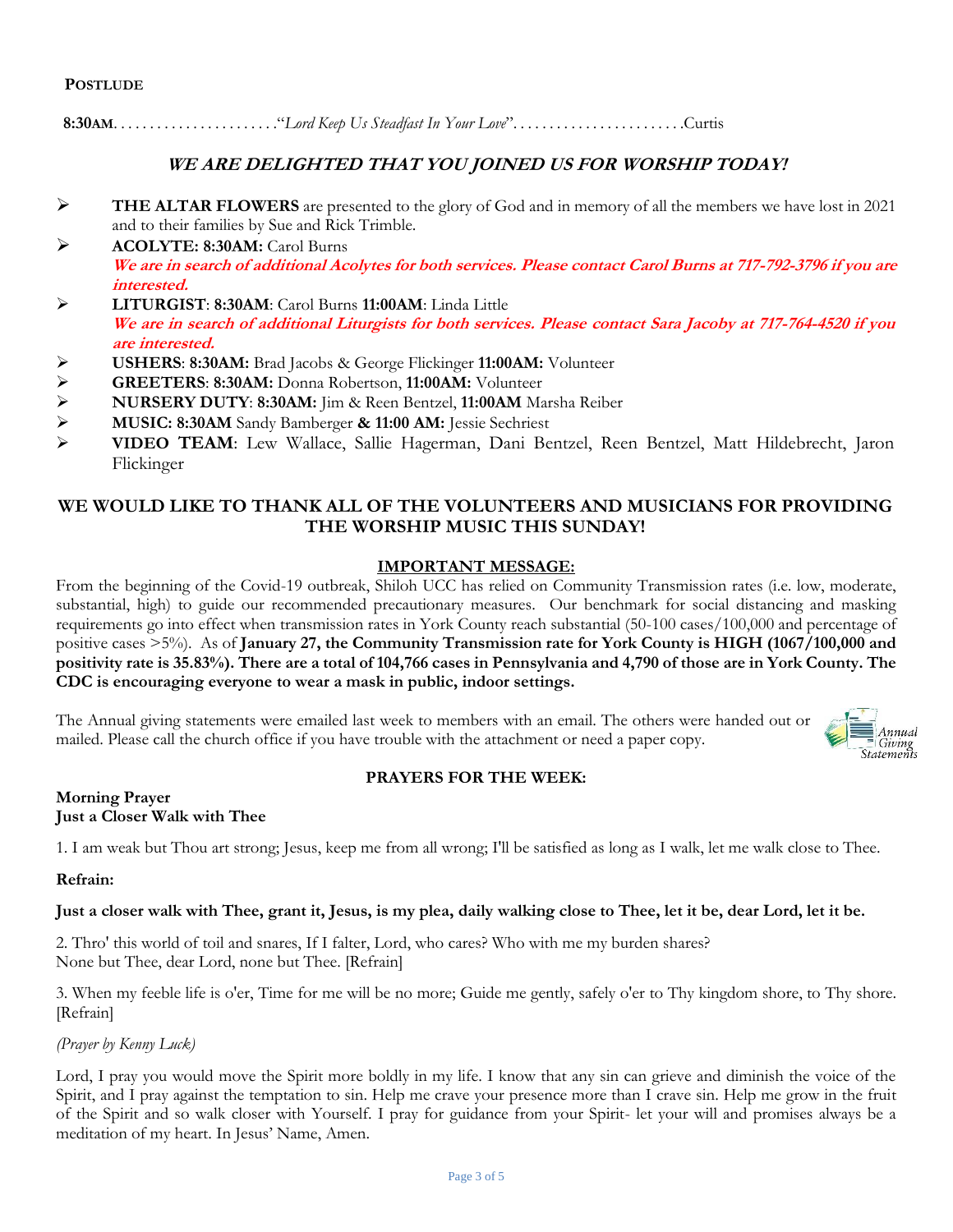# **Evening Prayer - Hymn**

1. All praise to You, my God, this night, For all the blessings of the light. Keep me, O keep me, King of kings, Beneath the shelter of Your wings.

## **2. Forgive me, Lord, for this I pray, the wrong that I have done this day. May peace with God and neighbor be, Before I sleep restored to me.**

3. Lord, may I be at rest in You and sweetly sleep the whole night thro'. Refresh my strength, for Your own sake, So I may serve You when I wake.

## **4. Praise God, from whom all blessings flow; Praise Him all creatures here below; Praise Him above, ye heav'nly host; Praise Father, Son, and Holy Ghost.**

## *(Prayer by Tim Keller)*

As I lay down in sleep to safely wake again only by Your grace, keep me in a joyful, lively remembrance that whatever happens, I will someday know my final rising — the resurrection — because Jesus Christ lay down in death for me and rose for my justification. In His name I pray, Amen.

## **PRAYERS FOR OUR COMMUNITY OF FAITH**

Chuck and Sandy Baboian, Julene Bechtel, Jim Sr. and Rosemary Bentzel, Rosabel Bentzel, Joyce Bowers, Oscar Bupp, Mark Garber, Beverly Hoak, Bev Kirk, Donna Krone, Dottie Limbert, Catherine Lochman, Marguerite Lochman, Arlene Myers, Joanne Overmiller, Randy Reisinger, Sue Trimble, Stewart and Marie Wagner, Elva Winter

## **THOSE WHO GRIEVE FOR THEIR LOVED ONES**

The Jordan Family, The Hohenshilt/Jordan Family, The Rodgers Family, They Myers Family



**The Women's Guild** will meet **February 7 at 1:00 p.m.** in room 202. Please be advised we will social distance and wear masks. We will work on the new book **Leading a Life of Balance***,* **Chapter 1: The Juggling Act.** Carolyn Poff will be leading our study.**We invite all women of the church to join us at any time.**

Please contact the office if you're interested in **sponsoring bulletins**. The cost is \$20 and may be placed in your regular offering envelope. Please call the church office **2 weeks prior** your desired date to have your "Special" wording placed in the bulletin.



**OFFERING** is continually being collected for our missionaries, **Sally Jane and Crosby Johnson**.

**GROCERY GIFT CARDS = CONTRIBUTION TO CHURCH.** Weis and Giant grocery gift cards are available for purchase in the gallery. For every dollar of gift cards purchased, \$.05 is donated to the church by the grocery store. This contribution is used to support our Missionaries, Sally Jane and Crosby Johnson in Costa Rica.



# **INCLEMENT WEATHER POLICY**

In case of inclement weather for church and Sunday school, please check the church's website, Facebook page, or your email for closings or delays. We will also submit the information to Fox 43 News and WGAL. If services are held, please use your best judgement as to whether you are able to attend.

*No matter who you are, or where you are on life's journey, you are welcome here at Shiloh UCC, where God is still speaking"*